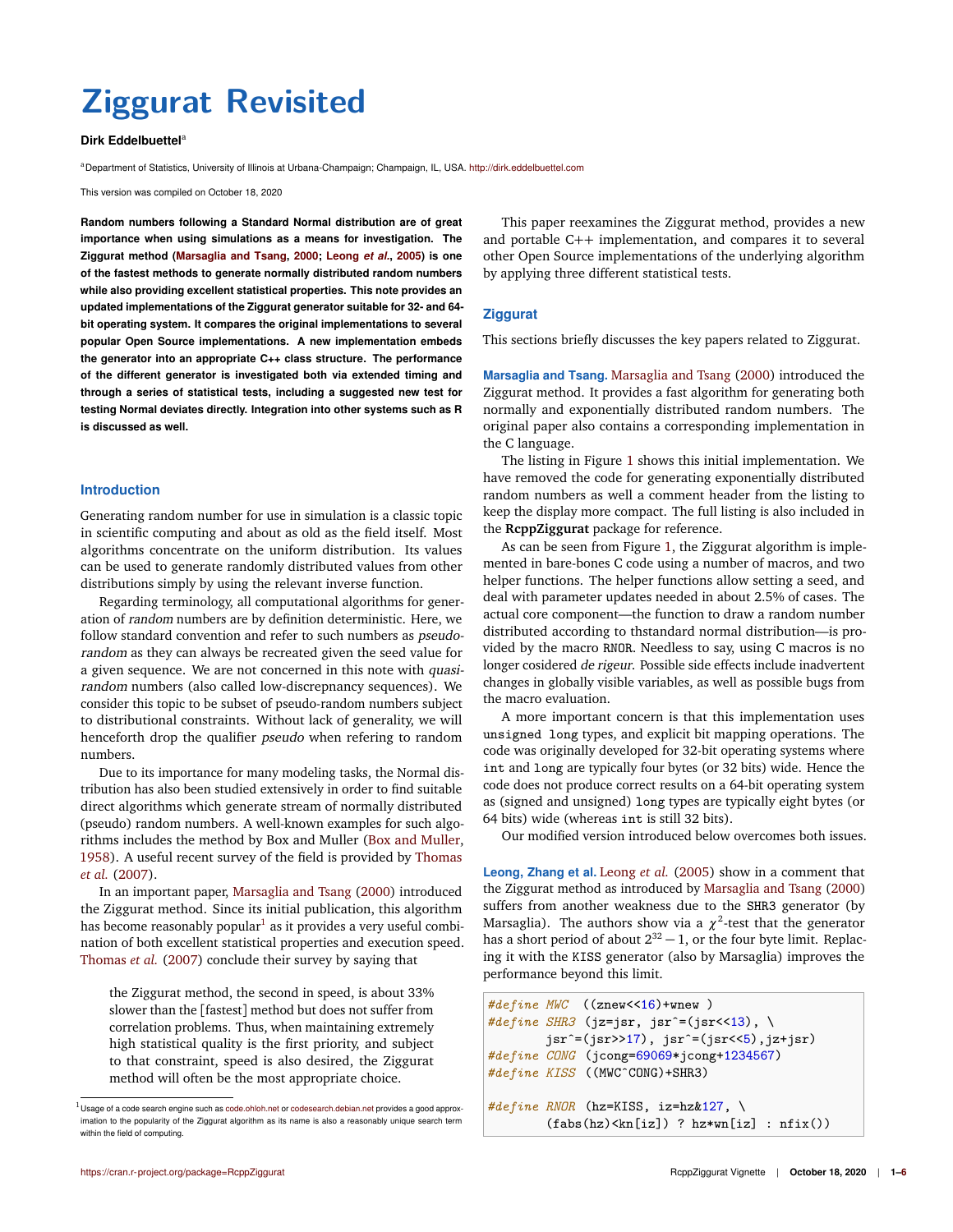```
#include <math.h>
static unsigned long jz,jsr=123456789;
#define SHR3 (jz=jsr, jsr^=(jsr<<13), jsr^=(jsr>>17), jsr^=(jsr<<5),jz+jsr)
#define UNI (.5 + (signed) SHR3*.2328306e-9)
#define IUNI SHR3
static long hz;
static unsigned long iz, kn[128], ke[256];
static float wn[128],fn[128], we[256],fe[256];
#define RNOR (hz=SHR3, iz=hz&127, (fabs(hz)<kn[iz])? hz*wn[iz] : nfix())
/* nfix() generates variates from the residue when rejection in RNOR occurs. */
float nfix(void)
{
const float r = 3.442620f; /* The start of the right tail */
static float x, y;
for (;;)<br>{ x=hz*wn[iz];/* iz==0, handles the base strip */if(iz==0)
       { do{ x=-log(UNI)*0.2904764; y=-log(UNI);} /* .2904764 is 1/r */
       while(y+y<x*x);
       return (hz>0)? r+x : -r-x;
      }
                         /* iz>0, handle the wedges of other strips */
     if( fn[iz]+UNI*(fn[iz-1]-fn[iz]) < exp(-.5*x*x) ) return x;
     /* initiate, try to exit for(;;) for loop*/
     hz=SHR3;
     iz=hz&127;
     if(fabs(hz)<kn[iz]) return (hz*wn[iz]);
 }
\mathbf{R}/*--------This procedure sets the seed and creates the tables------*/
void zigset(unsigned long jsrseed)
{ const double m1 = 2147483648.0, m2 = 4294967296.;
   double dn=3.442619855899, tn=dn, vn=9.91256303526217e-3, q;
  double de=7.697117470131487, te=de, ve=3.949659822581572e-3;
  int i;
   jsr^=jsrseed;
/* Set up tables for RNOR */
   q=vn/exp(-.5*dn*dn);
   kn[0]=(dn/q)*m1;kn[1]=0;wn[0]=q/m1;wn[127] = dn/m1;
   fn[0]=1.;
   fn[127] = exp(-.5*dn*dn);for(i=126;i>=1;i--)
    {dn=sqrt(-2.*log(vn/dn+exp(-.5*dn*dn)))};kn[i+1]=(dn/tn)*m1;tn=dn;
    fn[i]=exp(-.5*dn*dn);wn[i]=dn/m1;}
\mathbf{R}
```
**Fig. 1.** Ziggurat code by [Marsaglia and Tsang](#page-5-0) [\(2000\)](#page-5-0).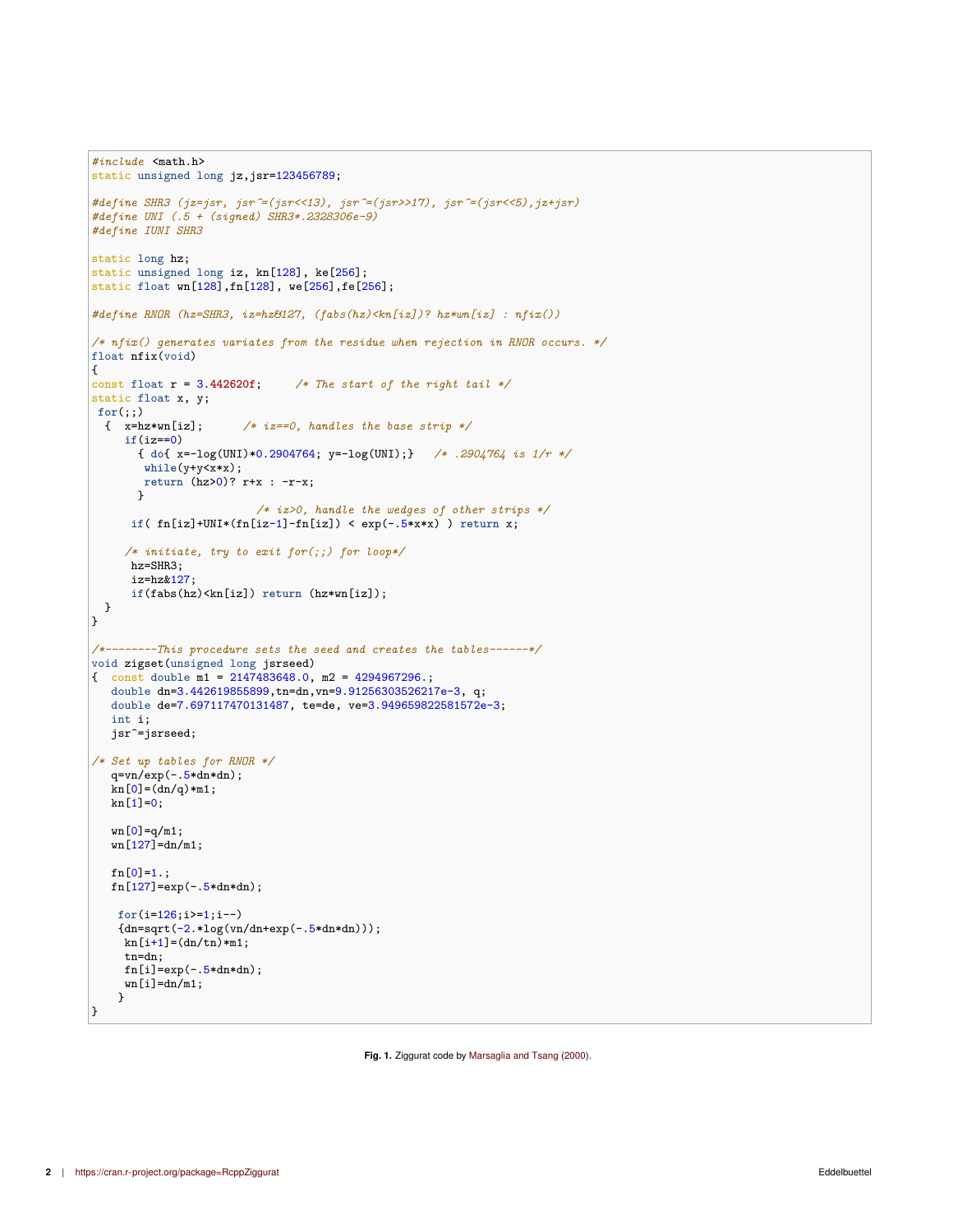Following [Leong](#page-5-1) *et al.* [\(2005\)](#page-5-1), Ziggurat code should use an improved uniform generator. Choices are either KISS as suggested initially, or another trusted (and fast) uniform generator such as the Mersenne Twister [\(Matsumoto and Nishimura,](#page-5-5) [1998\)](#page-5-5). Other Open Source implementations (such as the ones discussed below) frequently use the Mersenne Twister as the souce of uniformly distributed random numbers.

**Voss's implementation in GNU GSL.** [Voss](#page-5-6) [\(2011\)](#page-5-6) provided another Ziggurat implementation for use in the GNU Scientific Library or GSL [\(Galassi](#page-5-7) *et al.*, [2013\)](#page-5-7). It uses the Mersenne Twister generator by [Matsumoto and Nishimura](#page-5-5) [\(1998\)](#page-5-5) which also avoids the issue identified by [Leong](#page-5-1) *et al.* [\(2005\)](#page-5-1) in which the originally-used uniform generator had too short a cycle.

[Voss](#page-5-6) [\(2011\)](#page-5-6) notes two differences between his implementation and the original work by [Marsaglia and Tsang](#page-5-0) [\(2000\)](#page-5-0). First, he uses only 128 instead of 256 steps which reduces the memory requirements and computational cost at a possible (though presumably minor) loss of precision. Second, he uses an exponential distribution with tail rejection for the base strip, which is motivated by a simpler implementations. Both of these aspects could have implications for the statistical properties of the generator. Voss also appears to be unaware of the work by [Leong](#page-5-1) *et al.* [\(2005\)](#page-5-1), yet sidesteps the issue raised by these author by relying on the Mersenne Twister generator.

Here, the implementation from the current GSL sources and file randist/gausszig.c is used, and adapted to the class strucuture detailed in section .

**Gretl.** The Gretl [\(Cottrell and Lucchetti,](#page-5-8) [2018\)](#page-5-8) econometrics program contains another Open Source implementation of the Ziggurat algorithm. The code credits the implementation by [Voss](#page-5-6) [\(2011\)](#page-5-6) described above. [Yalta and Schreiber](#page-5-9) [\(2012\)](#page-5-9) review the Gretl implementation and performance of Ziggurat and find it to be satisfactory.

We use the implementation from the file  $src/lib/random.c$ from the current Gretl sources and adapt to the class strucuture detailed in section .

**QuantLib.** The QuantLib library for quantitative finance [\(Ametrano](#page-5-10) *et al.*, [2018\)](#page-5-10) contains another open source implementation of Ziggurat. It is provided in the files ql/experimental/math/zigguratrng.hpp and ql/experimental/math/zigguratrng.cpp. As part of the experimental section, it is made available for further study and use, but not yet part of the default build. As before, we integrate this source into the class structure used here.

#### **Speed**

**R Generators.** Before comparing the speed of the different Ziggurat implementations, it is also illustrative to compare the different R generators. Figure [2](#page-3-0) provides a comparison.

We see that the Box-Muller generator is the slowest by some margin. However, both Kinderman-Ramage and Ahrens-Dieter are faster than the Inversion method chosen as the default in R. So even before considering Ziggurat generators, R users could reap a speed benefit simply by calling RNGkind(,"Ahrens-Dieter") or RNGkind(,"Kinderman-Ramage").

**Ziggurat Generators.** All Ziggurat generators are significantly faster the the default generator in R which uses a inversion method. Among the Ziggurat generators, we notice that approaches using an external uniform number generator (GNU GSL, GNU Gretl, QuantLib) are all slower than our compact and self-contained implementation which is seen as the fastest method.

# **Accuracy**

**Standard Test for Uniform RNG draws.** Test for random number generators are often focussed on the case of uniform generators which are the most common type of generators. As detailed for example in [Brown](#page-5-11) *et al.* [\(2013\)](#page-5-11), a test proceeds as follow:

- 1. Take *n* draws from a  $U(0, 1)$  distribution (as any given  $U(a, b)$ ) can always be scaled to  $U(0, 1)$ , and then compute the sum of the *n* values.
- 2. Repeat this *m* times to create a set of *m* sums of uniform RNG draws.
- 3. With *n* large enough, the collection of *m* results will converge towards normally distributed random variable with a mean of  $n/2$  and a standard deviation of  $\sqrt{n/12}$  (which is the Irwin-Hall distribution of the sum of uniformly distributed values).
- 4. Given this asymptotic result, one can construct a probability value  $p_i$  for each of the  $m$  values using the inverse of the Normal distribution using the known mean and standard deviation from the Irwin-Hall distribution.
- 5. We now have *m* uniformly distributed values. A standard test such as Kolmogorov-Smirnov or Wilcoxon can be used to test against departures from the uniform distribution.

Here, we can apply this test for first converting the  $N(0,1)$ distributed values produced by the given Ziggurat implementation to  $U(0,1)$  distributed values by using the inverse of the normal distribution. We are then ready to simulate and test. Figure [4](#page-3-1) below displays Q-Q plots for the empirical distribution against the uniform, and displays the *p*-values of a Kolmogorov-Smirnov as well as a Wilcoxon test.

We see that five of the six generators pass the test. In the case of the original [Marsaglia and Tsang](#page-5-0) [\(2000\)](#page-5-0) generator, we can see the departure from the expected diagonal clearly once we draw more than  $4.2 \times 10^9$  numbers (which is the limit of the representation of an unsigned four-byte nunber). However, only the Kolmogorov-Smirnov test can formally reject; the Wilcoxon test appear to lack sufficient power in this setting. The QuantLib generator is seen as suspicious which *p*-value just below a conventional rejection level.

**Normal Test for Normal RNG draws.** We can propose a simpler variant of the test outlined in the previous section. As the random numbers we are drawing are following a *N*(0, 1) distribution, the sum of their values follows a  $N(0, n)$  distribution. This allows us to skip one inversion step:

- 1. Take *n* draws from a *N*(0,1) distribution and then compute the sum of the *n* values.
- 2. Repeats this *m* times to create a set of *m* sums of (standard) normals RNG draws.
- 3. The collection of the *m* sums of *n* normals converges towards The collection of the *m* sums of *n* normals component a mean of 0 and a standard deviation of  $\sqrt{n}$ .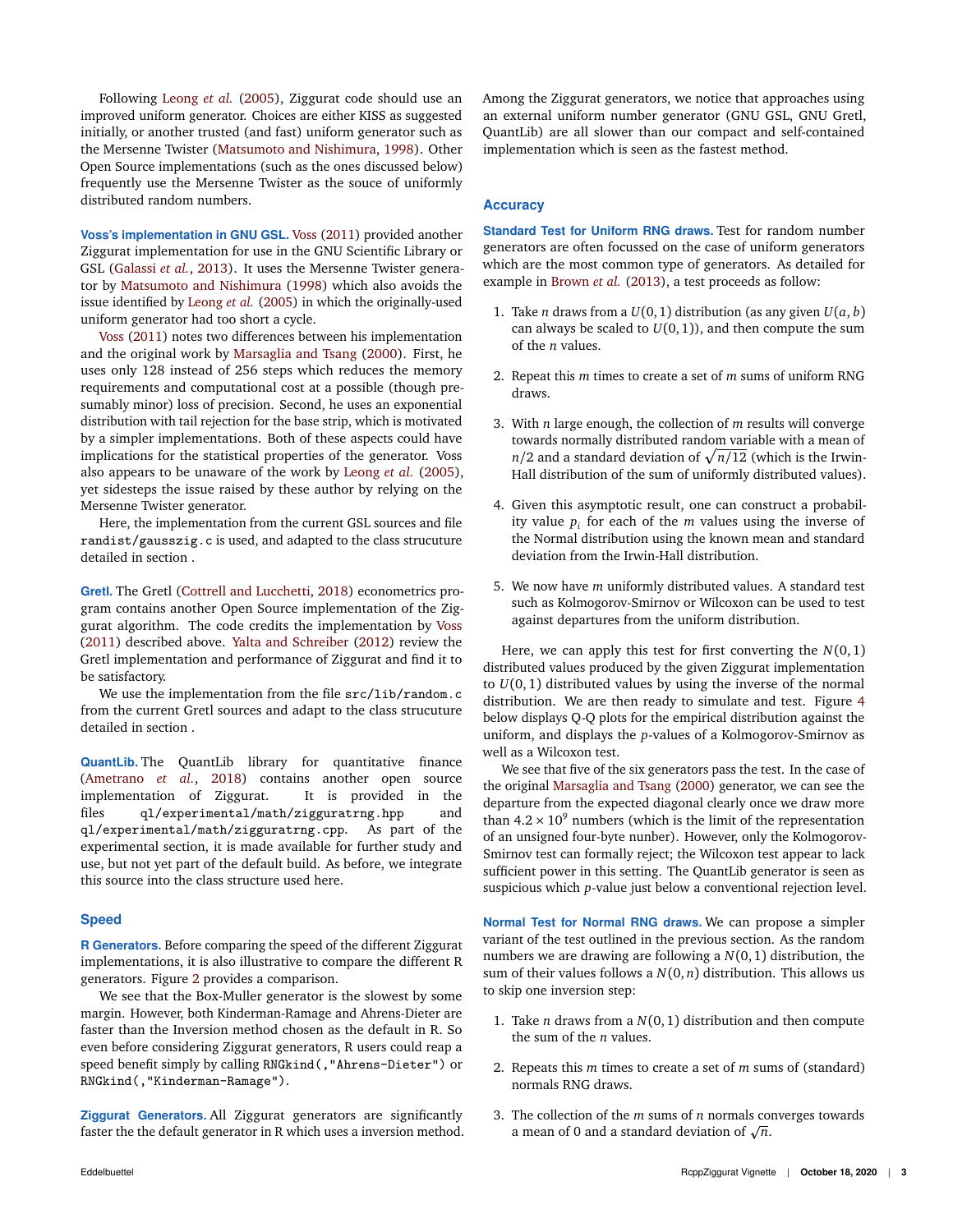

<span id="page-3-0"></span>

**Fig. 2.** R Normal RNG Generator Performance Note: Figure shows timings from the **microbenchmark** package using 100<br>replications of 1,000,000 draws per generator. Code for the figure is included<br>in the **RcppZiggurat** package, and the source code for this document.





**Fig. 3.** Ziggurat and R Normal RNG Generator Performance Note: Figure shows timings from the **microbenchmark** package using 100<br>replications of 1,000,000 draws per generator. Code for the figure is included<br>in the **RcppZiggurat** package, and the source code for this document.

**Normal test results**

<span id="page-3-1"></span>



**Fig. 4.** Standard Test applied to Ziggurat generators Note: Code for the figure is included in the **RcppZiggurat** package, and the source code for this document.

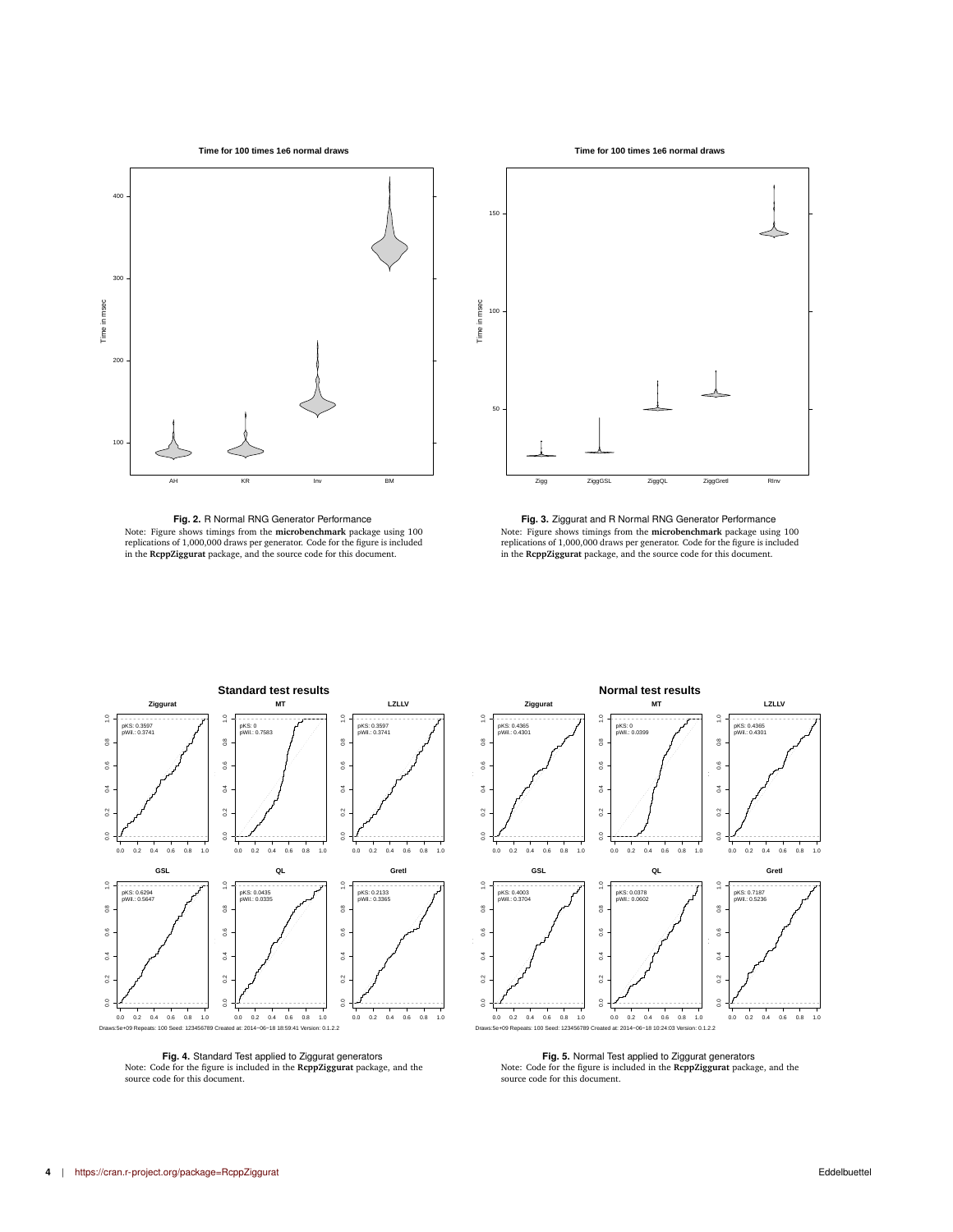<span id="page-4-0"></span>

**Fig. 6.**  $\chi^2$  Test applied to Ziggurat generators

Note: Code for the figure is included in the **RcppZiggurat** package, and the source code for this document.

- 4. Given this known result, one can construct a probability value *pi* for each of the *m* values using the inverse of the Normal distribution using the known mean and standard deviation.
- 5. We again have *m* uniformly distributed values. A standard test such as Kolmogorov-Smirnov or Wilcoxon can be used to test against departures from the uniform distribution.

Results, shown in Figure [5,](#page-3-1) are qualitatively similar to the result discussed above. Kolmogorov-Smirnov rejects for the [Marsaglia](#page-5-0) [and Tsang](#page-5-0) [\(2000\)](#page-5-0) generator. However, we note that the Wilcoxon test now has a lower *p*-value—we would now reject at conventional test levels. The QuantLib implementation is now rejected by the Wilcoxon test but not the Kolmogorov-Smirnov.

 $\chi^2$  test. Another test variant is the  $\chi^2$  test which was also used by [Leong](#page-5-1) *et al.* [\(2005\)](#page-5-1). The basic idea is as follow:

- 1. The real line is divided into *B* bins, equally spaced between (symmetric) values distant enough from zero so that no *N*(0, 1) draw should exceed them.
- 2. Here, we follow [Leong](#page-5-1) *et al.* [\(2005\)](#page-5-1) and use a range from -7 to 7 with a total of 200 bins.
- 3. A large number of *N*(0, 1) random variates is drawn, and for each of these numbers a counter in the bin corresponding to the draw is increased.
- 4. After the *N* draws, the empirical distribution is compared to the theoretical (provided by the corresponding value of the Normal density function) using a standard *chi*<sup>2</sup> test.

As can be seen in Figure [6,](#page-4-0) the original proposal by [Marsaglia](#page-5-0) [and Tsang](#page-5-0) [\(2000\)](#page-5-0) fails as was shown by [Leong](#page-5-1) *et al.* [\(2005\)](#page-5-1). All other tests pass again.

**C++ Implementation.** Preceding work by [Marsaglia and Tsang](#page-5-0) [\(2000\)](#page-5-0) and [Leong](#page-5-1) *et al.* [\(2005\)](#page-5-1) also contained implementations in the C language. These versions were implemented in just a few lines, and used idioms common to C programmers such as macros and global variables.

C++ programming style permits encapsulation in order to avoid possible collisions and side-effects. Moreover, by using a modest amount of object-oriented programming we can use a class structure with a common base class to express commonalities between the implementations. The following code segment shows the virtual base class used here.

```
#ifndef RcppZiggurat__Zigg_h
#define RcppZiggurat__Zigg_h
#include <cmath>
#include <stdint.h> // or cstdint (C++11)
namespace Ziggurat {
   class Zigg {
   public:
      virtual ~Zigg() {};
      virtual void setSeed(const uint32_t s) = 0;
      // no getSeed() as GSL has none
      virtual double norm() = 0;
   };
}
#endif
```
As shown in the preceding code segment, we provide two useraccessible functions to obtain a normal random deviate, and to set the seed, respectively. The actual implementation uses portable types such as uint32\_t, an unsigned 32-bit integer provided by the C header file stdint.h, which provides correct and identical results on both 32-bit and 64-bit operating systems.

Each actual implementation can then encapsulate its state variable as a private variable inaccessible to other functions. Such a small core to each class also makes it feasible to provide a Ziggurat generator in each thread in a parallel execution framework.

Our Ziggurat implementation has no external dependencies and can therefore be used in other projects. The testing framework used for this note has a single dependency on the GNU GSL as the generator by [Voss](#page-5-6) [\(2011\)](#page-5-6) is used via its GSL implementations. The generator and testing framework in the corresponding R package have a build-dependency on R, and are of course accessed by R. But the generator discussed here could equally well be used in standalone programs or with other scripting languages.

# **R Integration**

In the **RcppZiggurat** package, the Rcpp Attributes [\(Allaire](#page-5-12) *et al.*, [2018\)](#page-5-12) feature of the **Rcpp** C++/R integration package [\(Eddel](#page-5-13)[buettel and François,](#page-5-13) [2015;](#page-5-13) [Eddelbuettel,](#page-5-14) [2013;](#page-5-14) [Eddelbuettel and](#page-5-15) [Balamuta,](#page-5-15) [2018\)](#page-5-15) are used to access instances of the corresponding generator class.

*#include* <Rcpp.h>

*#include* <Ziggurat.h>